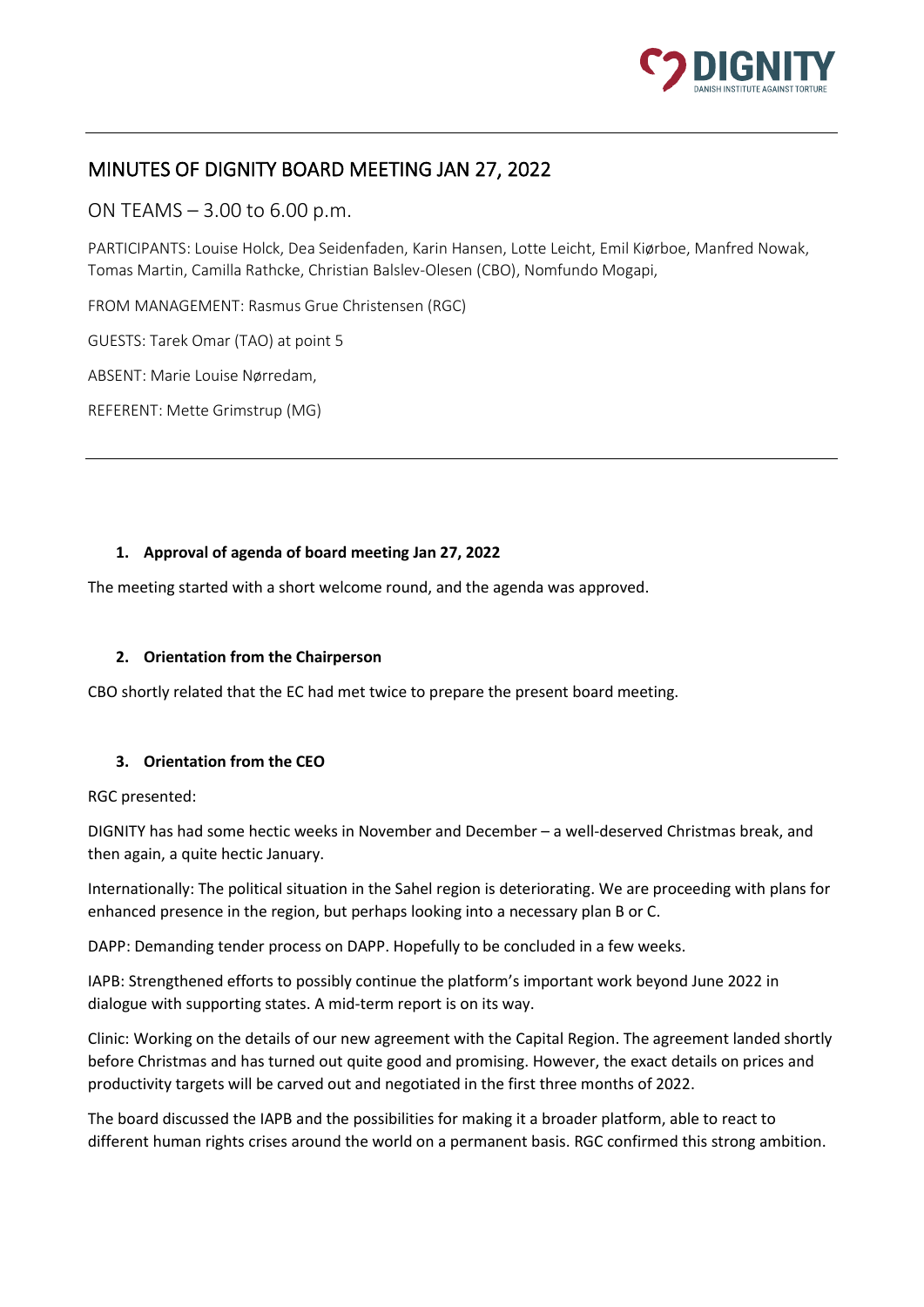

A concern was raised to the competences needed in the clinic for possibly embarking on treating more children. It will of course be necessary to secure the necessary competences if we pursue these new opportunities. It was noticed that there is, in the whole organization, an increased focus on children and youth, including in our international work.

## **4. Partnership Policy**

The document has been carefully consulted by partners and changed a bit in tone and content, and the suggestion from last board meeting to put the management in charge of the implementation process has been very well received by the staff.

In general, the board had high praise for the document, noting that a lot of the concerns raised from the voices outside of DIGNITY had been heard.

Nomfundo Mogapi suggested to add a few sentences on the needed psychological analysis, and to enhance the importance of educating the staff in unconscious bias in the paper. NM will send specific text proposals.

Christian Balslev-Olesen suggested that the management should provide a yearly report to the board on how the implementation process is carried out.

Manfred Nowak questioned the special protection of children that is mentioned in the Code of Conduct. It was agreed upon that this could definitely be strengthened in the paper in the future. MN was asked to send some input to improve the document. But he related that there are actually not yet any global ethical standards on how to involve children so that they are participating and heard in democratic processes while still being protected from exploitation.

The three documents are approved with the suggested corrections by Nomfundo and Christian. They will be distributed to partners and via our website – and be revisited at the yearly status on the process. Next time probably in January 2023.

## **5. Communication status 2021 - 2022**

Presentation by TAO: 2021 has been a good year, we have been able to further expand our presence in national media, gather more followers on SoMe, and deliver concrete policy results, cf. the status document. This year the 40<sup>th</sup> anniversary will give us plenty of possibilities to communicate. In 2022 it is also the plan to strengthen our English communication and communication to specific target groups, including doctors and patients, in Denmark. The more general Danish media communication might therefore not grow significantly more this year.

The board congratulated the communication team, stating that it is clear, not only in the status paper, but also in the Danish media, that DIGNITY has become a lot more visible.

The board discussed the target groups. It was noted that numbers are low on Instagram and Twitter that reaches young people, whereas DIGNITY are strong on professionals, as the increase in LinkedIn shows. The board was informed that DIGNITY's advertisement is built on the existing member group. Young people rarely donate to organizations or become members. Also, the economic resources for marketing are not on as big a scale as other organizations.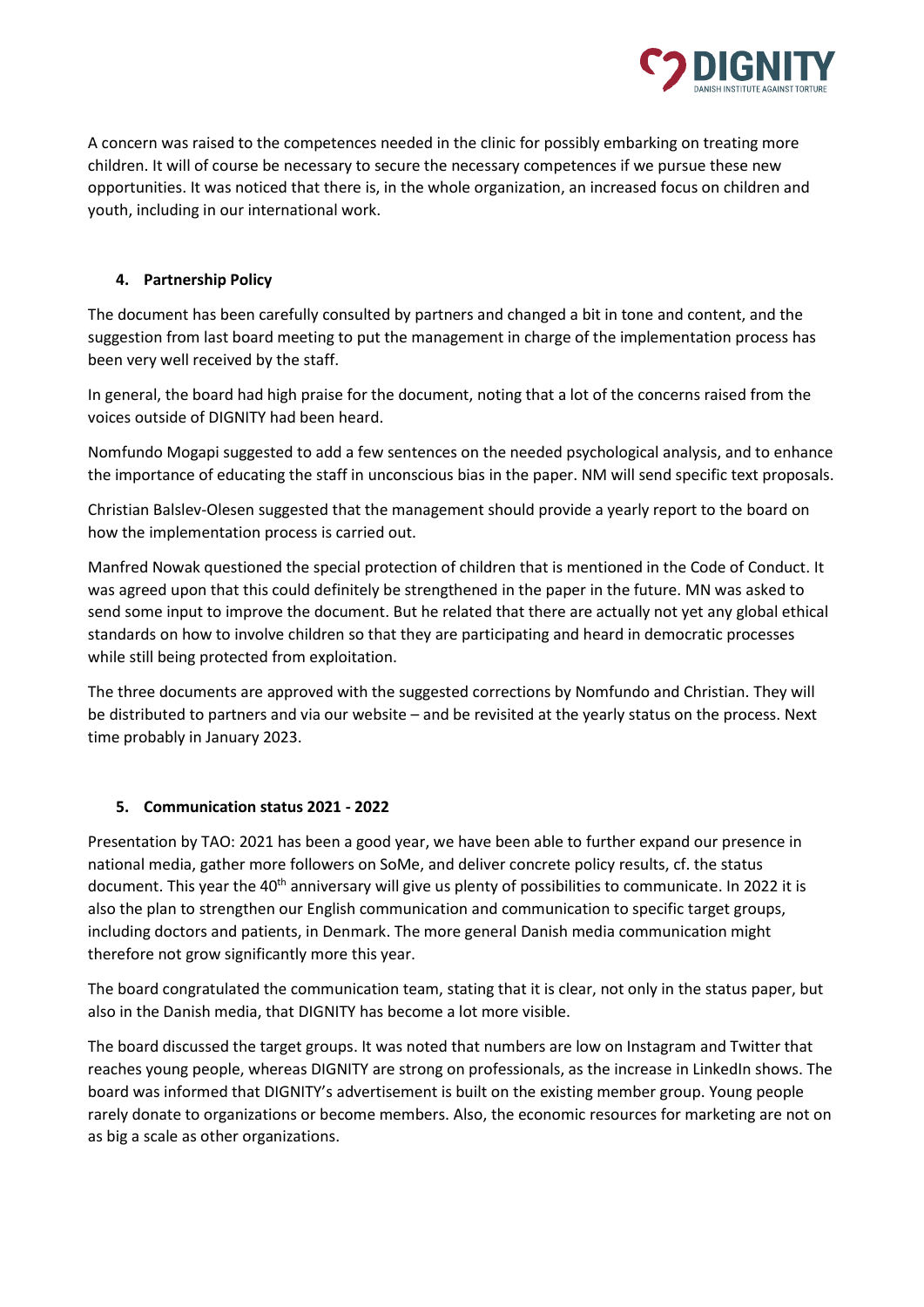

So far, the membership goals are also quite modest, partly due to the private fundraising history of setting too ambitious goals that cost too much and didn't deliver. Therefore, the investment is, quite deliberately, not over-ambitious. For DIGNITY, private fundraising will remain only a marginal source of income in relative terms.

Internationally, it will be more professional communication, directed towards donors, like-minded organizations, and governments. DIGNITYs development towards becoming an international organization is a huge internal change – and it is a challenge to reflect this properly in the communication with limited resources.

It was suggested that perhaps DIGNITY's increasing role as not only rehabilitating torture survivors and preventing torture, but also seeking accountability for the persecutors could pave the way for a broader communication internationally.

It was also pointed out that ending migration related detention of children could be an obvious advocacy goal for DIGNITY. And that DIGNITY's role in relation to the government's 'externalized' Kosovo (prisoners) and Rwanda (asyl seekers) plans ought to be discussed intensely. They will also be so at a forthcoming board meeting.

The board expressed its great appreciation for the achievements, the strategic choices, and the documentation on the achievements. And to Rasmus for being the very active face out there.

TAO likewise, on behalf of the communication team, praised the whole staff and Rasmus for being so cooperative and inventive in getting the stories out.

## **6. Election of the Executive Committee**

Election of the EC is put on the agenda on the first board meeting every year, cf. the board's rules of procedure.

It was decided that a more detailed procedure for electing the EC is put on the agenda for next December meeting, making it easier for candidates to put their names forward in due time.

It was generally agreed upon that the board is satisfied with the efforts of the present EC, and the EC was then elected for another year.

The EC consists of chairman Christian Balslev-Olesen, deputy chairman Dea Seidenfaden, and Louise Holck.

## **7. Governance papers**

The EC presented the proposed and updated CEO instruction which will replace the old management instruction. The CEO instruction lays down the guidelines for the division of labor between the CEO and the board.

Among other things, the CEO instruction outlines the CEO's authority to enter into grants, contracts and agreements. Above a certain threshold stated in the instruction, the chair, EC or board should be consulted. And the EC wanted the board to decide whether, in such cases, approvals should be given by the whole board, the EC or the chair.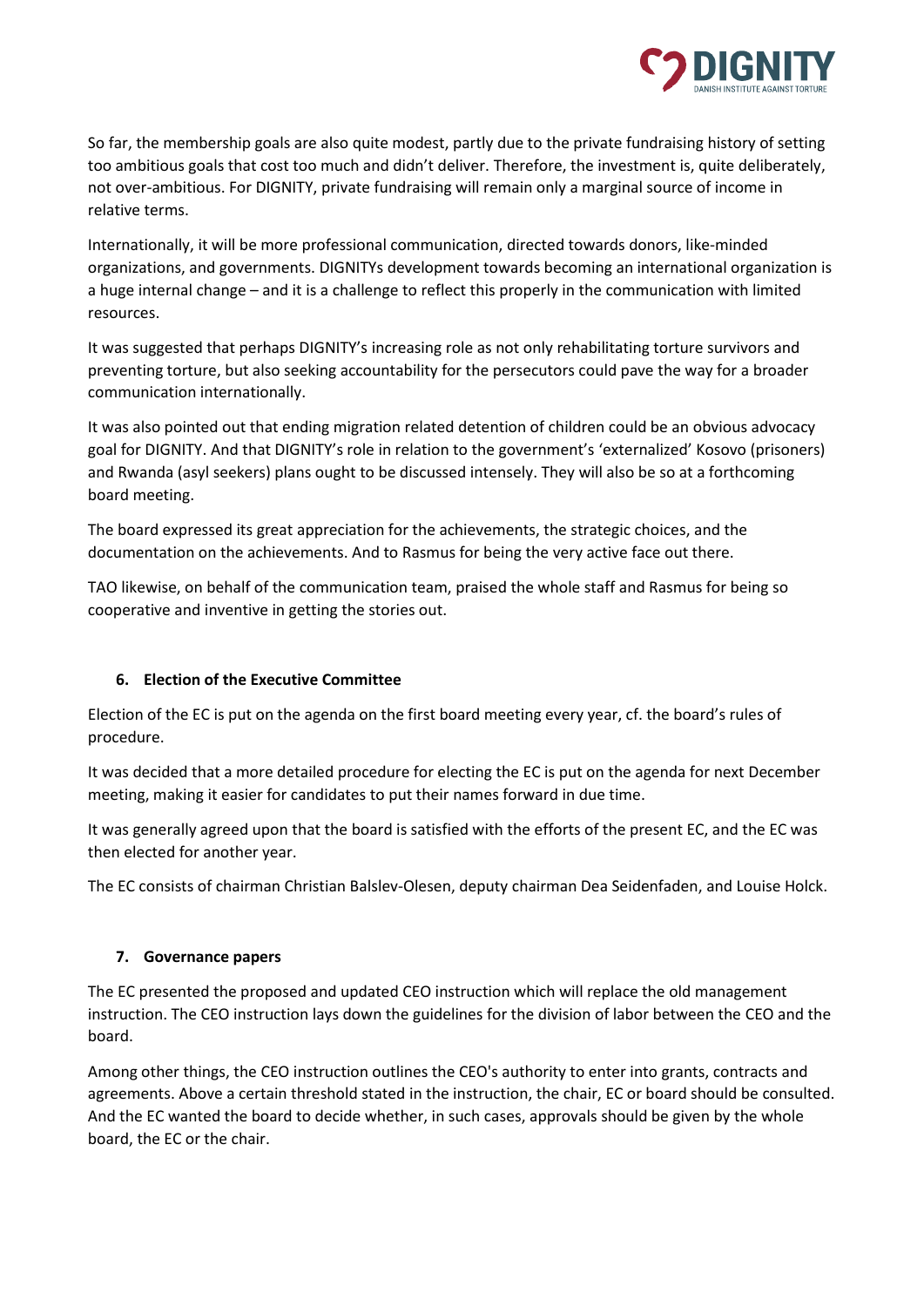

As stated in the instruction, other big decisions on major financial and/or strategic/political issues should of course always be put before the board.

The board asked whether the proposed figures were fitting for the organization with a balance between efficiency and good governance. It was admitted that the figures are an estimate, but a qualified one, and that it might be a good idea to evaluate after a year whether the numbers should be slightly adjusted.

Tomas Martin and others opted for the option of putting the decisions in the board, arguing that the electronic possibilities today make it possible to act quickly or e.g. approve by not answering.

Others argued that laying the decisions in the EC would give a better rhythm between the board, the EC and the daily management. And that the EC was a better and efficient forum for the CEO for questions and consultations. It was also noted that it was important that the EC continues to be well-run with agendas, minutes etc. so that the board is always able to keep track of the decisions.

In the end, the board approved that the mandate to approve of decisions regarding grants, contracts and agreements above a certain economic limit, as described in the instruction, was delegated to the Executive Committee.

An extra fixed item on every board meeting agenda shall inform the board of possible decisions made by the EC taken since the last meeting.

CBO then noted that the instruction is making references to private companies ("selskabsloven"), but DIGNITY is an independent institution, so CBO proposed that the document should be adjusted accordingly. This was approved.

The document with the above-mentioned amendments was approved by the board.

## **8. Evaluation of the board**

CBO presented the answers from the questionnaire and concluded that basically the feedback was that we are doing very well, despite continued corona restrictions. One recommendation – addressing the board diversity – was put on the agenda for discussion at point 9.

There were no further comments from the board.

## **9. Board future composition**

Two issues were up for discussion – finding a replacement for Christian Balslev-Olesen, whose term ends by August 2022, and possibly adding a board member with refugee background in order to increase the diversity of the board. The board also needed to clarify whether the possible inclusion of a board member with a refugee background should lead to an expansion of the board to 11 members.

It was noted that it was still unclear whether it should be a person with refugee background, with trauma experience, or perhaps a relative to a patient. And it was important to clarify expectations, also as to what the person was meant to represent. More representation from the Global South could e.g. also be an important priority.